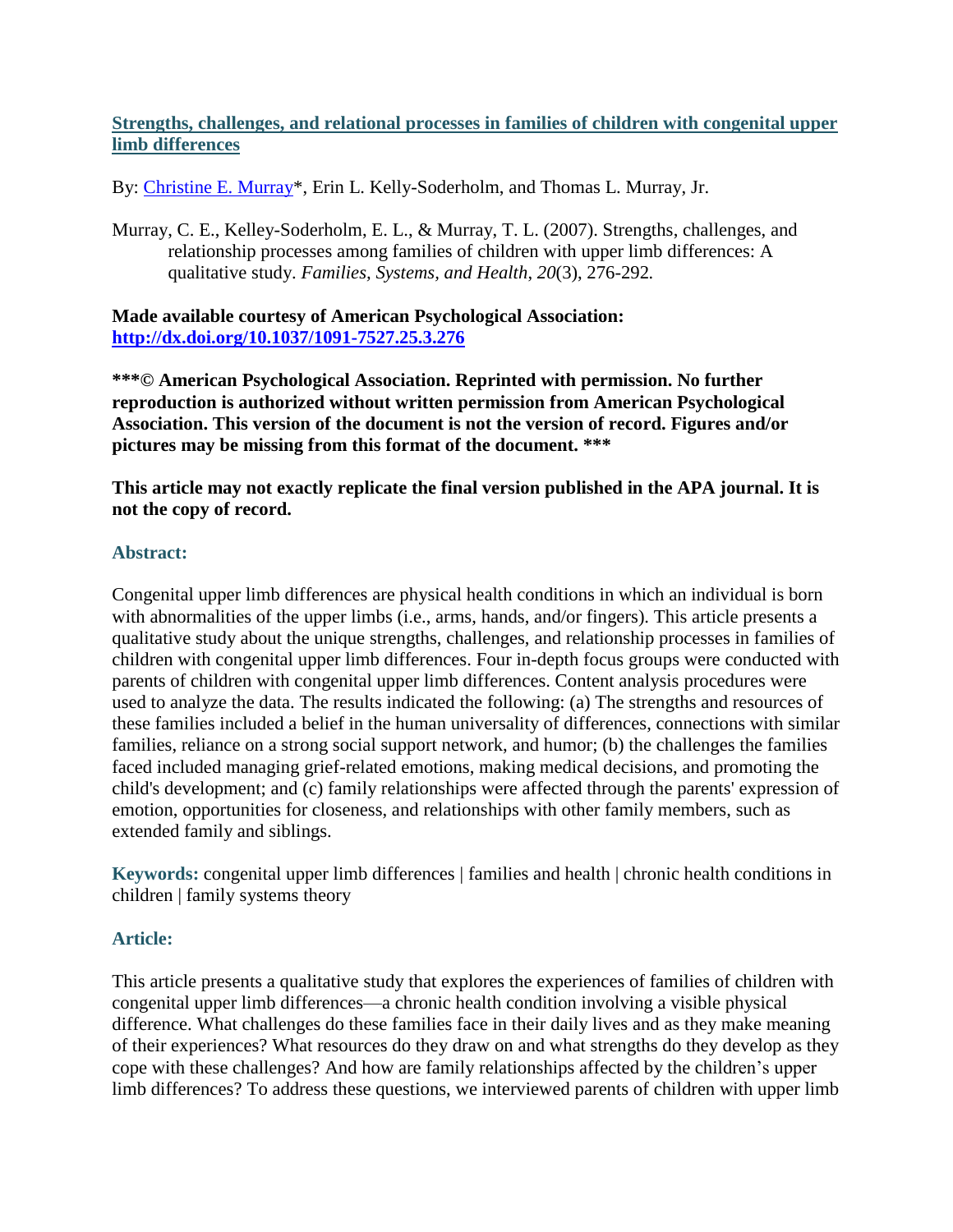differences to examine the processes through which their families adapt to and make meaning of their children's conditions.

The term *congenital upper limb difference* describes a physical health condition in which an individual is born with abnormalities of the upper limbs (i.e., arms, hands, and/or fingers). The broad category of upper limb differences encompasses a wide range of conditions. According to the American Society for Surgery of the Hand (ASSH, 2006),

> The differences can range from mild to severe. Examples of congenital abnormalities in the hand include: having more than or fewer than five fingers; fingers that won't bend; fingers that are too short, crooked, or webbed; and constriction bands on the fingers and/or hand. Examples of congenital abnormalities in the arm include: an arm that is bowed, bones and joints that have not formed normally, and a part of or whole arm that has not formed at all. Some of these differences are known to happen along with other problems, while some are isolated differences. (para. 1).

For mild differences, surgeries may not be required, and the individual with the upper limb difference can develop adaptive strategies to function effectively with the difference. More severe conditions may result in multiple surgeries to increase the functional capacity of the upper limbs. Upper limb differences that are part of a larger syndrome of chronic health conditions often co-occur with symptoms that affect the individual's other physiological systems (e.g., digestion, circulation, or cognitive development). Individuals who experience these latter conditions may require surgeries that target the upper limb difference in addition to surgeries and medical procedures for the related physical conditions. Upper limb differences may also be acquired after birth as a result of such causes as accidents or amputations (ASSH, 2006). However, all of the upper limb differences of the children whose parents participated in this study were congenital.

Rolland (1999) described a psychosocial typology that categorizes chronic health conditions according to five characteristics: type of onset (acute or gradual), course (progressive, constant, or episodic), outcome (fatal or nonfatal), incapacitation or the degree of impairment (cognitive, sensation, movement, stamina, disfigurement, and social stigma), and uncertainty (the degree of predictability of the course of the condition). Although upper limb differences represent a broad range of conditions, according to Rolland's framework the upper limb differences described in this article typically demonstrate an acute congenital onset, a constant course with possible episodic periods of exacerbation as a result of the child's development as he or she ages, and a nonfatal outcome. Depending on the individual's specific condition, the upper limb difference will demonstrate varying degrees of impairment (particularly in the areas of movement and disfigurement) and of uncertainty. We sought to determine similarities among families who face these challenges.

# **THEORETICAL FRAMEWORK**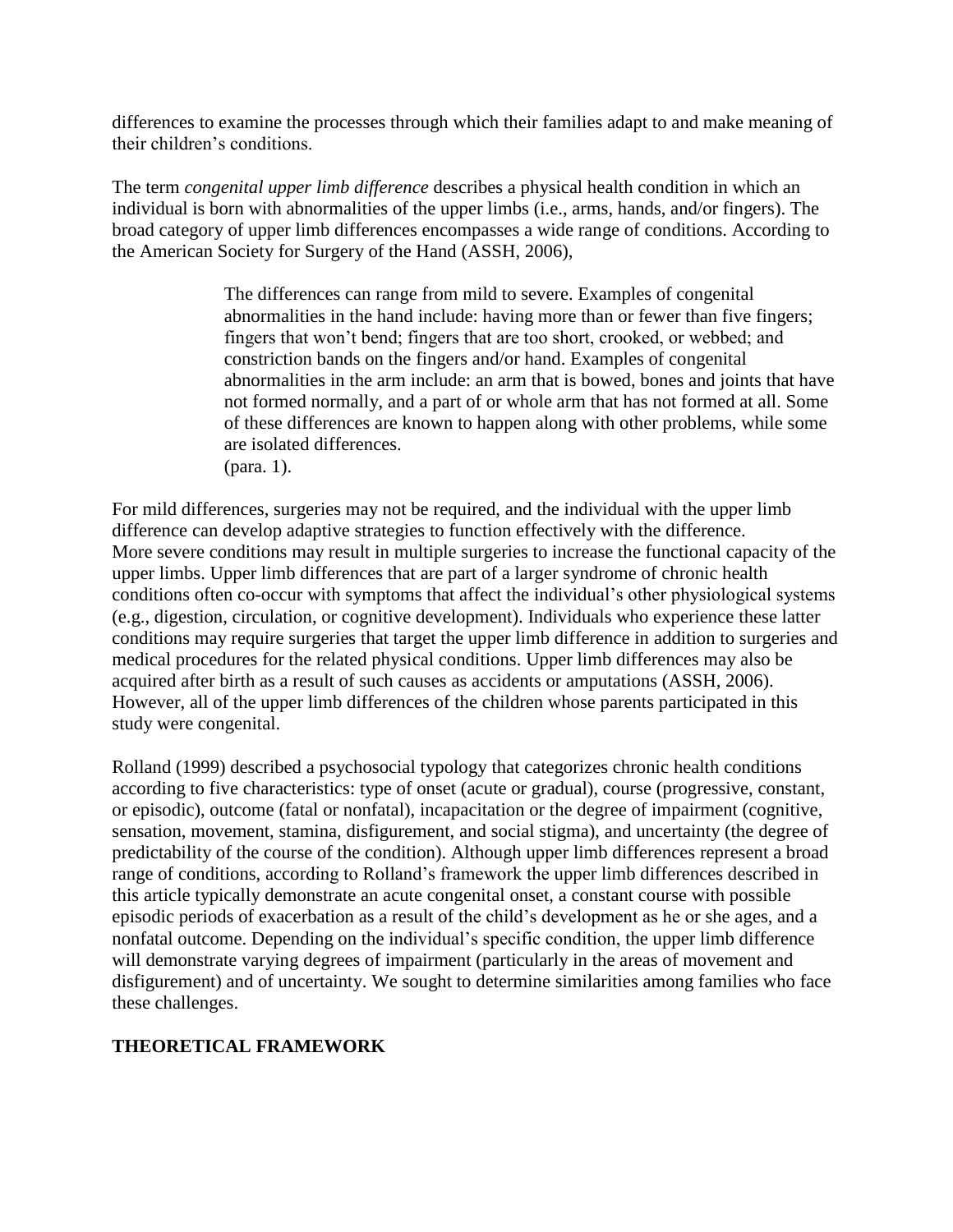This study is grounded in two theories: family systems theory and the family adaptation and adjustment response (FAAR) model (McCubbin, Thompson, & McCubbin, 2001; Patterson, 1988; Patterson & McCubbin, 1983). Family systems theory rests on several basic assumptions about relationship processes within families (Guttman, 1991; Nichols & Schwartz, 2004) and holds that the experiences of one family member affect the experiences of other family members. Therefore, a child's upper limb difference will have significant direct and indirect effects on other family members and their relationships. Family systems theory also suggests that each family will develop a set of rules that apply to how the family organizes around a child's upper limb difference (e.g., which parent is the primary caregiver or how the family responds when the child faces a surgery). In addition, family systems theory highlights the integral influence of the family system on each individual member's development. Together, these principles validate the importance of examining family processes within families of children with congenital upper limb differences to identify strategies that families and health professionals can use to promote positive development for these children and their family systems.

The FAAR model (along with the closely related double ABCX model; McCubbin et al., 2001; Patterson, 1988; Patterson & McCubbin, 1983) represents an application of family systems theory principles to the manner in which families respond to stressors. Patterson and McCubbin (1983) applied this model to explain family adaptation to a child's chronic illness. This model suggests that families grow either stronger or weaker over time in response to the stressors associated with the health condition. Families' perceptions of each stressor combined with the resources that are available to them for managing the stressor result in their vulnerability to that stressor. When families use resources to manage a stressor that they perceive to be manageable, they are likely to become more confident and adaptive. However, when the family is either unable to activate available resources or does not believe it has the ability manage the stressor, there will be an accumulation of the negative effects of stress, which can weaken family relationships.

The model asserts that the primary determinant of a family's response to a stressor is its coping capabilities (Patterson & McCubbin, 1983). *Coping capabilities* refer to the strategies the family uses to manage demands placed on it by stressors (Patterson, 1988). To cope, a family may draw on existing or new resources (Patterson & McCubbin, 1983). When the family is able to cope effectively with the challenges of the chronic health condition, the demands become more manageable. The family is then able to develop a coherent, adaptable meaning system related to the health condition and its related challenges (Patterson, 1988).

The FAAR model emphasizes the important role that resources play in determining the manner in which a family adapts to a child's chronic health condition. On the basis of the guiding principles of family systems theory and the FAAR model, this study aims to advance knowledge about the challenges and stressors faced by families of children with upper limb differences, the resources they use to cope with these challenges, and the manner in which these challenges affect family relationships.

#### **REVIEW OF THE LITERATURE**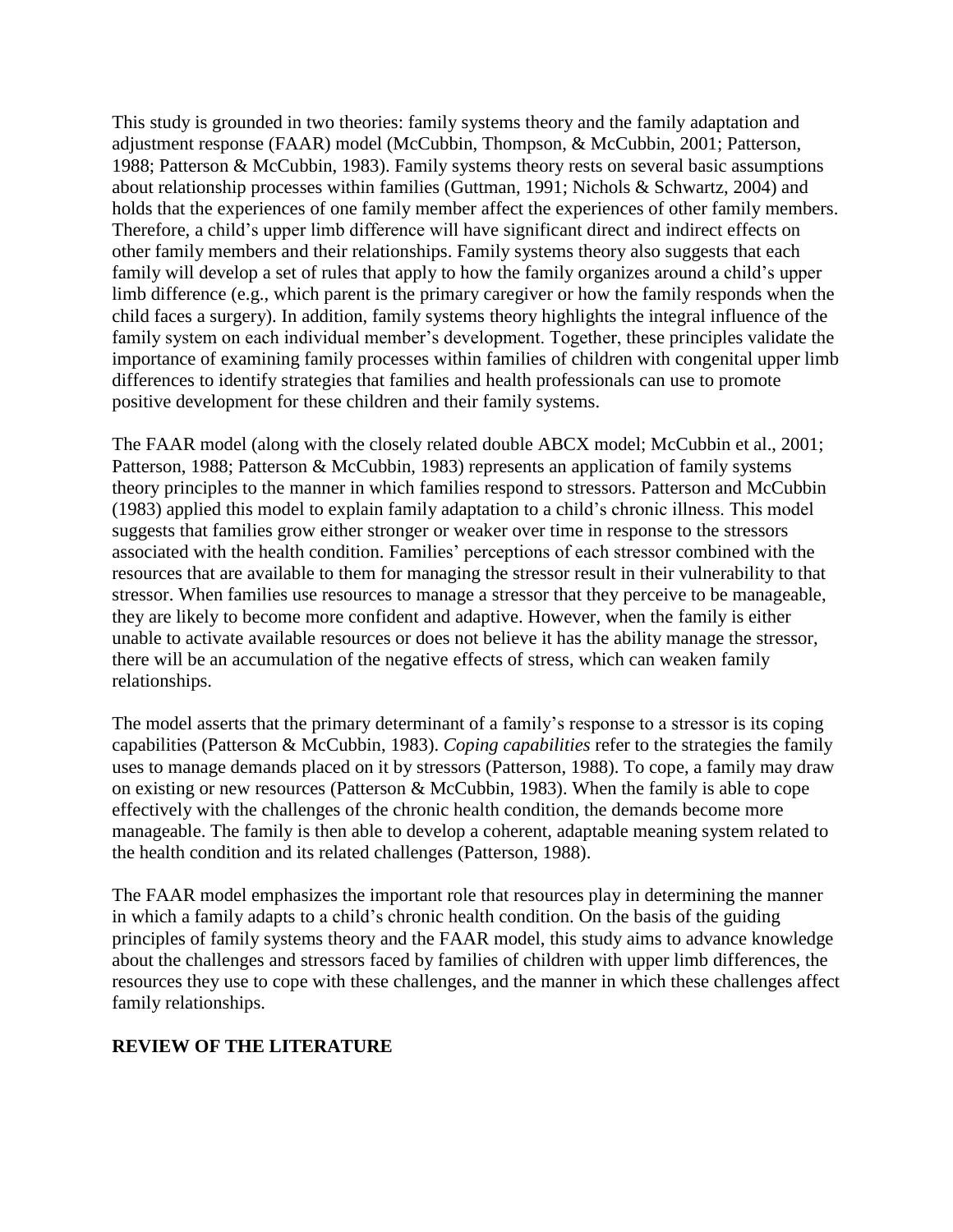A search through various academic databases (e.g., PsycINFO, MEDLINE, and the CINAHL nursing database) revealed no existing research examining the family processes of children with upper limb differences. Therefore, this section presents a brief review of existing research that examines challenges associated with visible physical differences and the influence of children's chronic health conditions on their families.

Most of the existing research examining visible physical differences among children as concluded that children with visible difference and their families contend with some degree of internal or external stigma (Tam, Chan, Lam, & Lam, 2003). Joachim and Acorn (2000) explained that others may discredit a person with a visible difference on sight. Similarly, Longoria and Marini (2006) cited the tendency for observers of persons with visible difference to exhibit the *spread phenomenon*, in which children and adults further stigmatize physical impairment by assuming that cognitive disabilities accompany the physical difference. More positively, they hypothesized that the Americans With Disabilities Act has yielded more societal visibility for people with disabilities, and they associated this with data showing that with age children show increasingly positive impressions of disabled children's capabilities.

Specific to visible limb differences, Varni and Setoguchi (1996) examined perceived physical appearance in adolescents with limb differences and its connection with self-esteem. They demonstrated a connection between self-esteem, perceived physical appearance, and lower levels of depression and anxiety. They suggested that practitioners and families can mediate negative self-image in adolescents with limb differences by intervening to increase social support and other boosters of self-esteem. However, their findings are limited to individual reports and do not explore family system dynamics.

Families of children with limb difference and chronic conditions cope with an array of challenges and stressors with varying degrees of ease. The scope and ubiquitous nature of these stressors can become overwhelming. Areas of family life that may be affected include daily routines, developmental transitions, financial decisions, careers, friendships, school performance, parenting strategies, and sibling relationships (Stein, 1983). Some of the specific challenges these families face include tension in family relationships, disrupted family activities, time management struggles, high medical costs, disconnection from social networks, and difficulties interacting with the children's schools (Patterson & McCubbin, 1983). These challenges put family members at increased risk for psychosocial stress (Wallander & Noojin, 1995).

However, these stressors provide opportunities for families to develop problem-solving and coping skills (Patterson & McCubbin, 1993; Sallfors & Hallberg, 2003). Families who face a child's chronic health condition frequently use and develop numerous strengths and resources to manage the child's condition and its related stressors. Previous research has highlighted a number of resources that families may use to cope with a child's chronic health condition, including developing positive meaning systems (Garwick, Kohrman, Titus, Wolman, & Blum, 1999; Patterson & McCubbin, 1983); expressing positive feelings for the child (Heiman, 2002); seeking services and social support (Patterson & McCubbin, 1983); searching for information (Sallfors & Hallberg, 2003; Taanila, Jarvelin, & Kokkonen, 1998; Taanila, Syrjala, Kokkonen, & Jarvelin, 2002); and holding positive expectations for the child's development (Woolfson, 2004).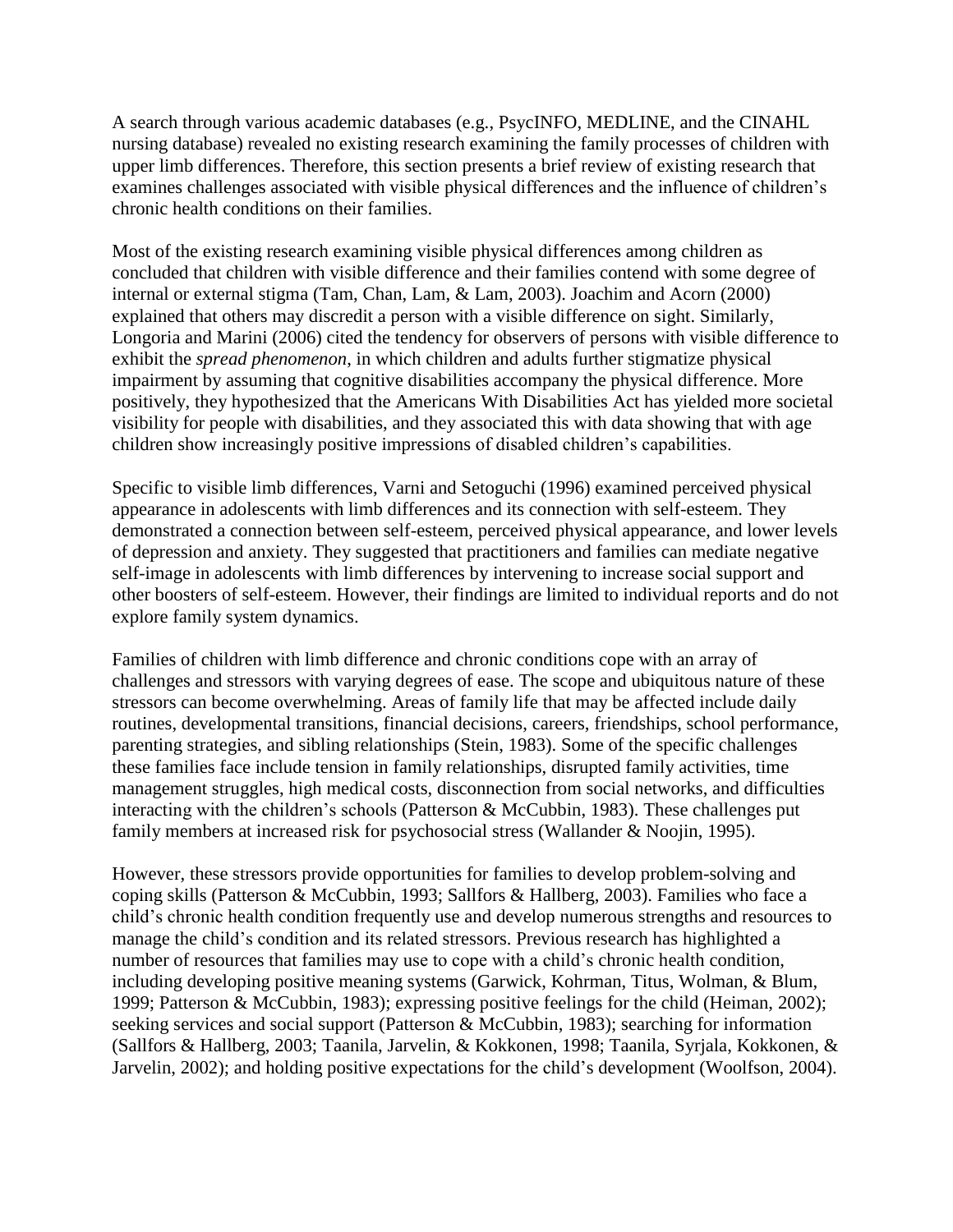Once established, these resources may address challenges on multiple levels, which in turn creates opportunity for family members to gain a sense of mastery over these challenges.

Regardless of variations in the characteristic challenges and strengths of different families, every family member is affected when a child has a chronic health condition (Stein, 1983). McDaniel, Hepworth, and Doherty (1992) reported that the unique relationship processes faced by families of children with chronic illnesses include parental guilt, grieving the loss of a normal childhood, heightened difficulties surrounding developmental transitions, and vulnerability to health care professionals and the health care system. A child's health condition affects the family structure and relationships as well as the family's connections with other social systems, such as schools and medical systems (Patterson & McCubbin, 1983). Although the literature commonly emphasizes the negative side of the challenges and stressors that families of children with chronic health conditions confront, other research has indicated that family relationships may strengthen as a result of the child's condition, and these families do not appear to suffer an unusual degree of dysfunction (Cadman, Rosenbaum, Boyle, & Offord, 1991).

The findings presented in this section suggest some general processes that families of children with chronic health conditions may undergo. In addition, the findings establish a point of comparison to determine the unique and similar experiences of families of children with congenital upper limb differences as compared with families of children with other types of chronic health conditions. The current study aims to address the gap in the existing literature that excludes information on relationship processes within families of children with congenital upper limb differences. To this end, we conducted a series of four focus group interviews with parents of these children to learn more about their respective strengths, challenges, and relationship processes.

# **METHOD**

This qualitative study involved focus group research (Piercy & Nickerson, 1996). During a weekend-long intervention for families of children with congenital upper limb differences, we conducted four focus groups with parents. The family-based intervention invites families of children with upper limb differences (including the children with the upper limb differences, parents, siblings, and some grandparents) to engage in a camp setting that is hosted by an interdisciplinary group of professionals. These professionals collaborate to provide family members with support, information, and leisure opportunities. Originally founded by an orthopedic surgeon, the interdisciplinary group of professionals includes occupational therapists, family counselors, recreation therapists, and specialists in adaptive technologies.

# **Participants**

Purposive sampling procedures were used to recruit the maximum variety and number of parents to participate in the focus groups. Every parent who attended the intervention was invited to participate in a focus group. Out of the approximately 45 parents who attended the intervention, 15 volunteered to participate in a focus group session, which represented 12 different families. This sample represented one third of the parents who attended the intervention. Parents who attended the camp intervention had a number of choices about how to spend their time during the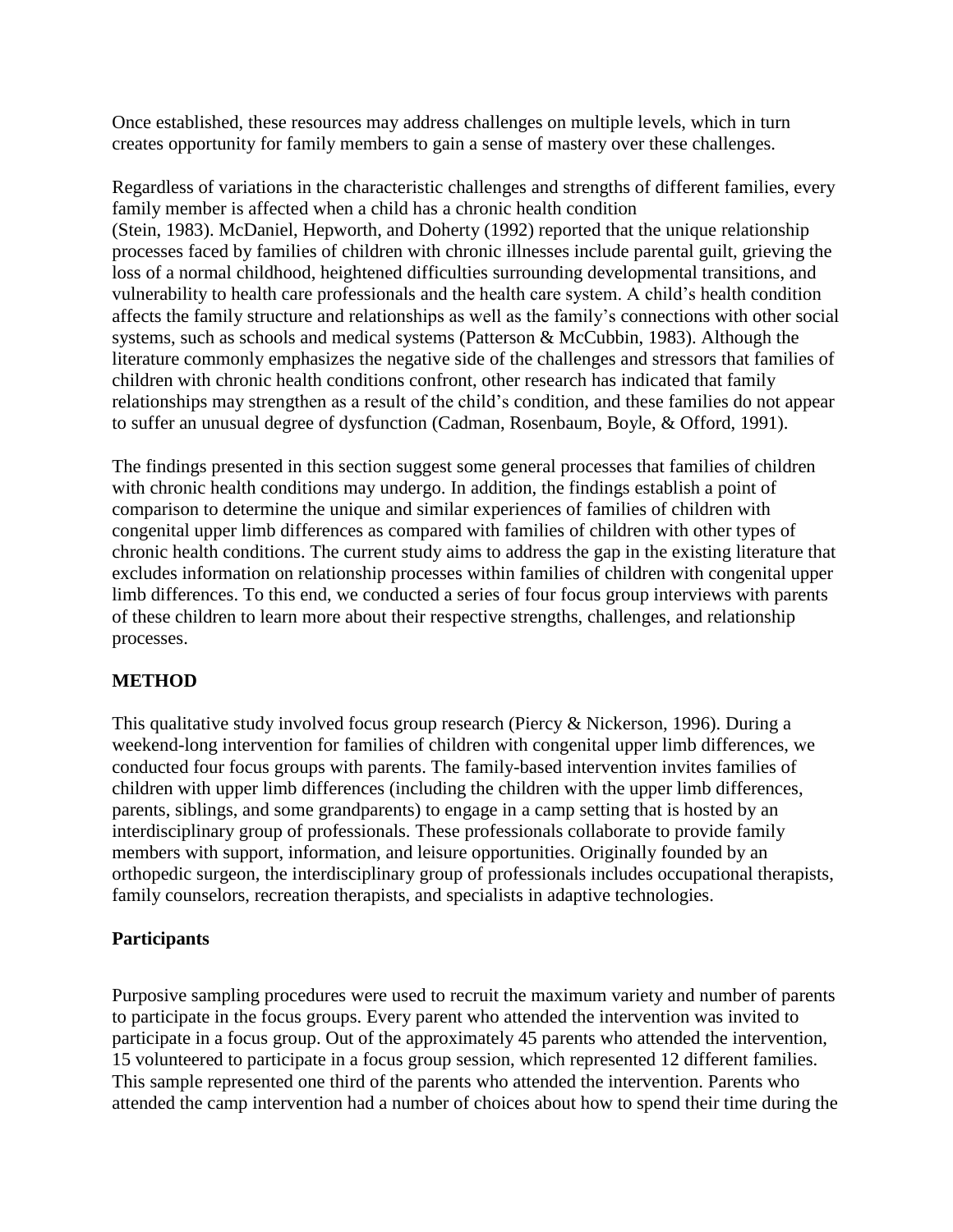focus group sessions (including participating in camp activities and spending time with their children). Although we did not ask the parents who did not participate in the focus groups their reasons for not doing so, it is likely that these parents were more interested in participating in the other activities offered during the same time frames.

Nine families were represented by one parent each, and three families were represented by two parents each. In the cases in which a family was represented by two parents, individuals from the same couple participated in the same focus group session. Some of the families represented by one parent were single-parent families, and others were dual-parent families in which only one parent opted to participate in a focus group. In 10 of the families, the child with the upper limb difference had at least one sibling. The parents who participated in the focus groups had children with upper limb differences who ranged in age from 1 to 16 years at the time of the study. The children's upper limb differences varied in severity. Some children had experienced multiple surgeries throughout their lifetimes, and other children had not required any previous surgeries. To protect the confidentiality and privacy of the families who participated in the focus groups, additional identifying details are not reported and are disguised throughout this article.

The sample of parents who participated in the focus group sessions was similar in its demographic characteristics to the overall population of parents who attended the camp intervention. As part of a quantitative evaluation study of the intervention that is being reported elsewhere (Murray & Graybeal, 2006), parents representing 16 of the 18 families who attended the camp intervention completed a demographic survey. The findings of this survey indicated that 9 families included married parents, and the remaining 7 families included parents who were single, divorced, or in a committed relationship but not married. Ten of the families included at least one sibling in addition to the child with the upper limb difference. The age of the children with upper limb differences ranged from 1 to 20 years, with a mean of 9 years. The number of surgeries that these children had experienced in their lifetimes ranged from 0 to 14, with a median of 2. A demographic survey was not included as part of the focus group interview, so a direct comparison of the parents who participated in the focus groups with the parents who did not is not possible. Nonetheless, the participants in the focus groups can be considered generally representative of the families who attended the camp intervention.

The focus groups were organized according to unique family background characteristics parents of an adoptive child with an upper limb difference, parents of a biological child with an upper limb difference, parents of elementary-school-age children, and parents of middle- and high-school-age children. This organization was used for both practical (i.e., scheduling) and methodological (i.e., to help facilitate open dialogue based on common background experiences) purposes. Although it was possible for parents to match more than one of these characteristics, each parent was permitted to participate in only one focus group. Thus, parents were asked to select the focus group representing the characteristic that they defined as most salient to them.

#### **Focus Group Procedures**

This study was approved by the Institutional Review Board at the University of North Carolina at Greensboro, where Christine E. Murray works. Each focus group was scheduled to last 1.5 hr. Before the start of each focus group, each participant was asked to read and sign an informed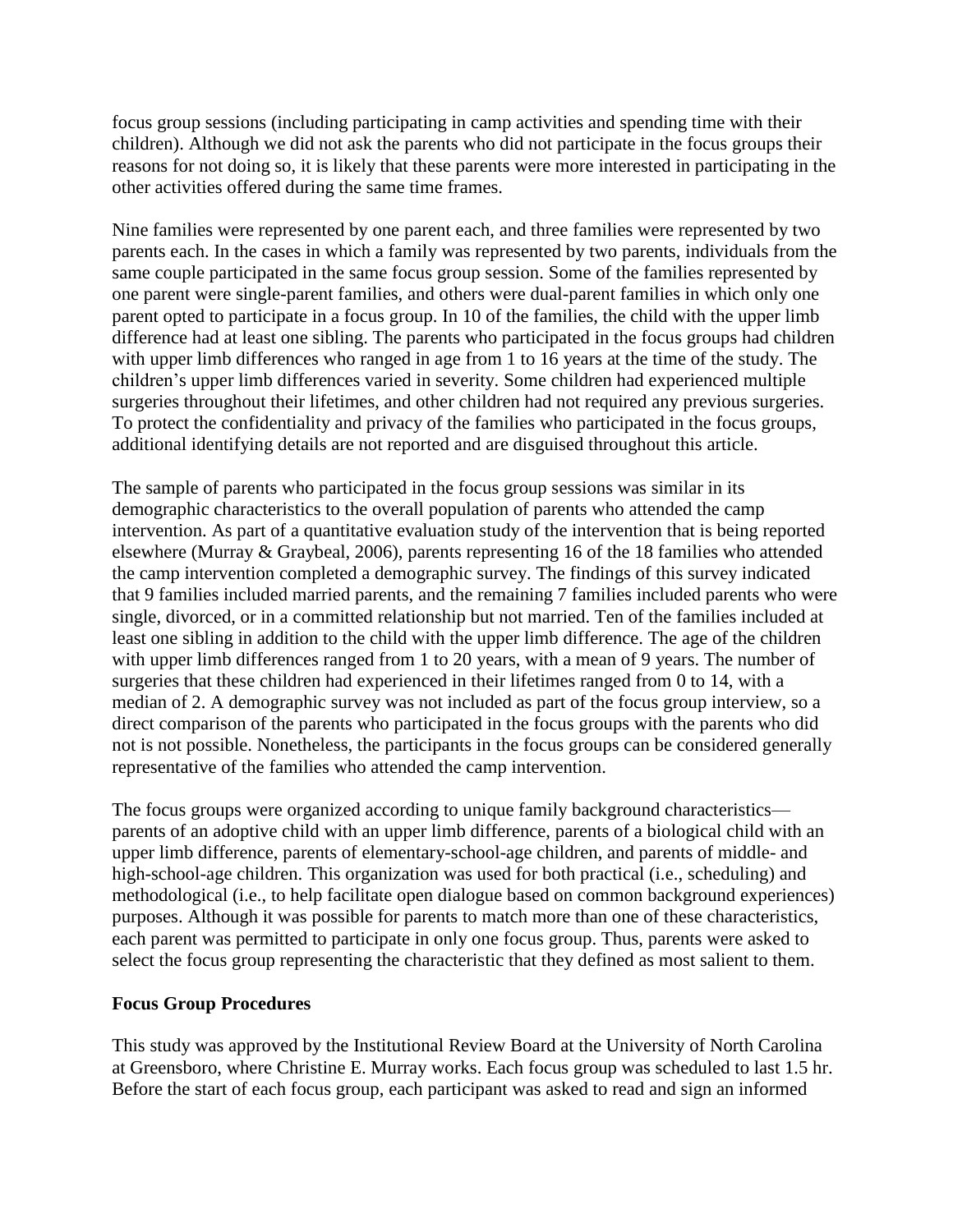consent document describing the study. In addition, time was allotted for participants to ask questions about the study before beginning the focus group interview. Christine E. Murray and Erin L. Kelley-Soderholm moderated and audiotaped all focus group sessions. Each focus group consisted of a semi-structured interview protocol that focused on three main questions: (a) What do you think are the biggest challenges you face as a parent of a child with an upper limb difference? (b) what resources are most helpful to you in facing these challenges? and (c) how does your child's upper limb difference affect the relationships in your family? The development of these questions was informed by the FAAR model's emphasis on resources and family adaptation to stressful challenges. During each focus group session, the moderators facilitated the discussion of the three main questions, helped the group remain on task, and asked follow-up questions based on the participants' responses to the initial questions (Piercy & Nickerson, 1996). In addition, the moderators took field notes on the key issues raised by participants during the focus groups.

#### **Analysis Procedures**

Following the focus groups, the audiotapes were transcribed by a research assistant. The four combined transcripts yielded 70 total pages of data (single spaced with one line space between each paragraph). Most paragraph breaks were determined by the end of one statement. However, when participants made long statements that included more than one distinct thought, each distinct thought was divided into a unique paragraph before coding. We used content analysis procedures to analyze the transcripts (Piercy & Nickerson, 1996), and our analysis followed the procedures outlined by Stemler (2001). First, we used an emergent coding strategy to identify themes present in the participants' responses during the focus group. Christine E. Murray and Erin L. Kelley-Soderholm worked independently to develop separate lists of codes. We then compiled the separate lists of codes into a consolidated checklist to use for the final coding (Stemler, 2001). The emergent coding scheme was consistent with the three areas of focus for this study: challenges, strengths, and relationship processes. Second, we determined that the coding unit (Stemler, 2001) would be the statements made by each participant regarding a particular topic. Third, we coded the entire transcript independently using the consolidated list of codes. Fourth, we calculated the reliability of the coding using percentage of agreement and Cohen's kappa (Lombard, Snyder-Duch, & Campanella Bracken, 2005; Stemler, 2001). Our independent coding demonstrated an 85.4% agreement and a Cohen's kappa of .708 (*p* \_ .000). The relatively small number of statements for which the two coders disagreed were not included in the remainder of the analysis, based on the rationale that they were not consistent with the codes as defined in the coding scheme. Fifth, for purposes of establishing validity we used a triangulation procedure that involved a third rater who independently coded a representative subsection of the transcripts (Stemler, 2001). The third rater (Thomas L. Murray, Jr.) was another family counselor who was involved with the family-based intervention. His consistent code choices verified that our coding procedures were accurate and reflected the essence of the participants' statements. Finally, we consolidated our findings into the Results section below.

# **RESULTS**

This section reviews the most significant themes that surfaced from within the strengths, challenges, and relationship processes categories. The themes that emerged across the four focus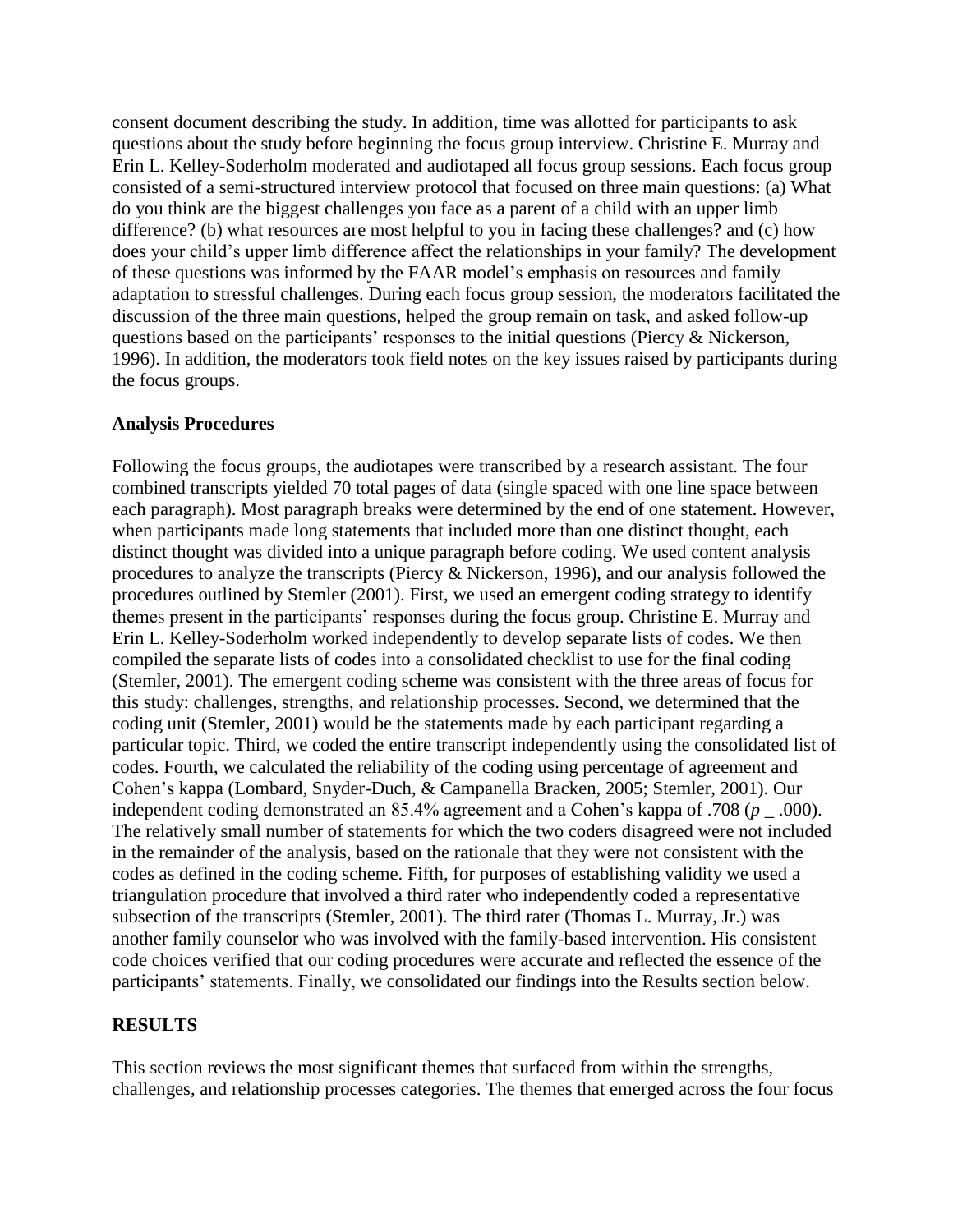group sessions were consistent. Therefore, we report the general themes from all sessions and do not focus this analysis on differences between the groups. Representative quotations from the parents' statements are included in this section to illustrate these themes. Table 1 presents a list and description of each of the codes that made up the final code list used for the analysis. Thomas L. Murray, Jr.'s codes were not included in the final analysis of the transcripts.

## **Strengths and Resources**

Parents mentioned during the focus groups that their belief in the universality of human differences provided an important resource for them. The participants' comments indicated that they took comfort in knowing that their children's differences were part of the normal condition of human uniqueness. Parents described experiences that helped them to recognize the commonality of differences, as reflected in the following anecdote:

> I went to have my car washed, and I was sitting with [my child], and she was in a stroller, and a mom was sitting next to me with her baby in a stroller. But, the stroller was turned around, and we're just sitting next to each other for a few minutes and then, she was glancing over. At that point, I was kind of already used to the looks and the stares. I thought, "Well, okay, she's going to look." But, I had totally misjudged her. After a couple of glances, she turned her stroller around and her baby had a cleft in his cheek and an abnormality in his ear. I think that a lot of moms face different challenges; all children are different— everybody's different.

A related resource from which parents drew strength was their connections with other parents of children with congenital upper limb differences. Parents mentioned that Internet Web sites, the family-based intervention in which they were participating, and connections they had made through the assistance of their health care providers were helpful in this regard. One parent stated,

My daughter's specialist put me in touch with another mom, and she had a son that had a limb difference. And, that's been a great resource as far as being able to—all of these horrible thoughts that you may have had in your head when your child was first born. Just a validation that, you know, "I went through that too, it's okay, you're not a bad mom for thinking that."

The parents also expressed appreciation for the support they receive from their social networks, including extended family members, their and their children's friends, health care providers, and church congregations. The focus group participants indicated that they received both practical support—such as assistance with childcare and opportunities for leisure— and emotional support from these sources. One parent said, "You've got to have a network or some type. We got it through friends, family . . . especially our church family helps us when we have issues that we have to deal with." In addition, a number of parents indicated that their children benefited from friendship networks with other children who were understanding, supportive, and willing to help their children manage the teasing that they sometimes encountered from other peers. Specific to support from health care providers, one parent stated, "[We had] a wonderful surgical staff that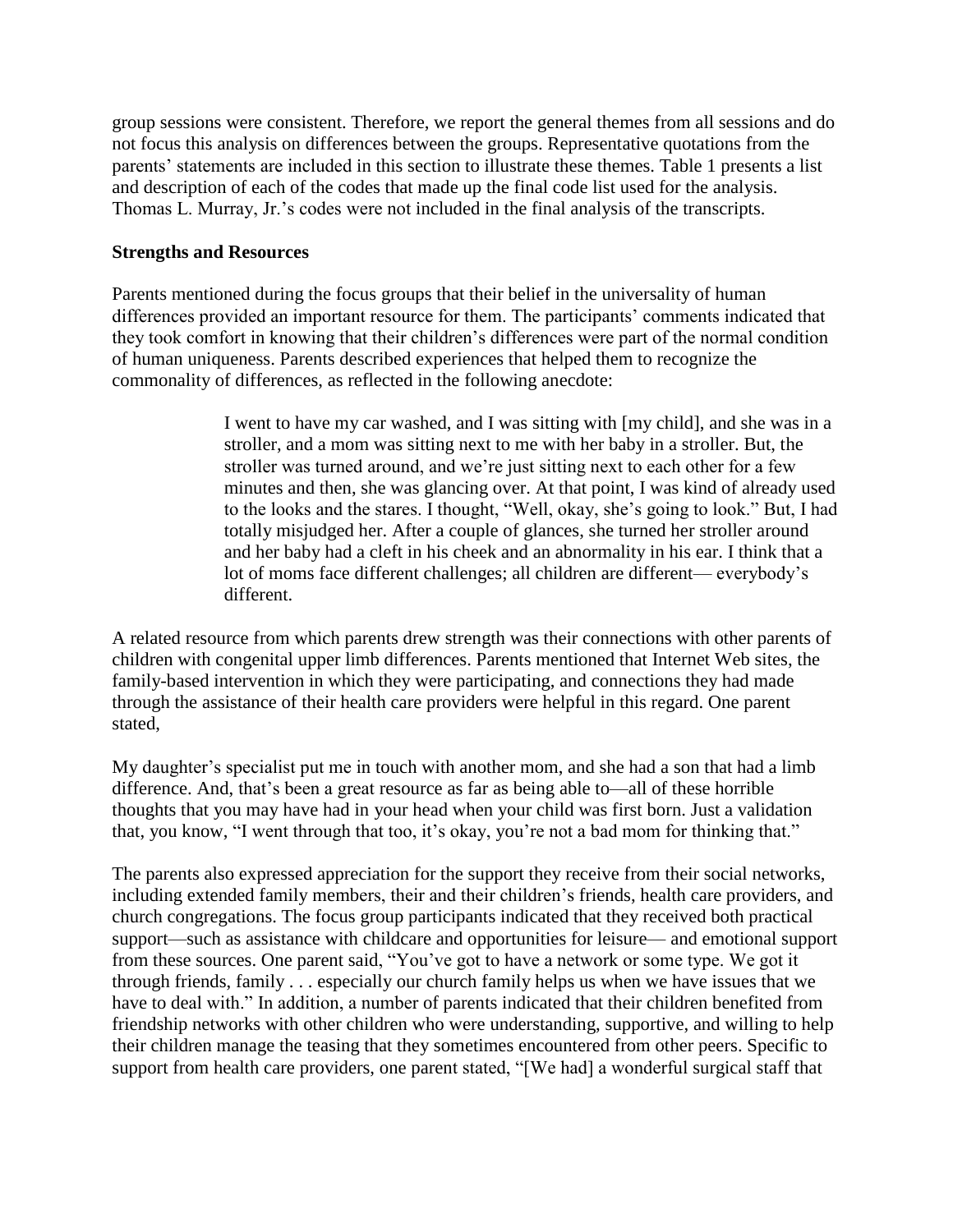was always there at our beck and call. They call us by name, they remember the last surgery. They remember the issues and the funny little things [the kids] do."

Parents reported that they and their children developed many creative strategies to manage the challenges related to the upper limb differences—notably the use of humor and role-plays. One parent said that humor acts as "a great diffusion of tension—when you can laugh about a situation." The parents mentioned that their children often used humorous responses to respond to teasing from peers. For example, one parent said, "One time, one child asked her what was wrong with her hand, and she said, 'I bit 'em.'" Another parent recalled, "If somebody asks [him] what happened, he'll come up with different stories . . . [laughter]. You know, mess with their head!" The parents advised that although there is a need for sensitivity when parents and children use humor in reference to the limb differences, humor also provides an outlet for tension and a way for families to take themselves less seriously.

Although only one parent mentioned using role-plays to help prepare her child to manage teasing from peers, this creative strategy deserves mention. Other parents liked this parent's idea, and health care providers could introduce this to families as a way to cope as well. This parent described her use of role playing with her daughter in the following manner:

> I would do [role playing] in the car: if somebody says this—and I would pick something that was not her hand, something that would only seem silly to her like, "Oh gosh, your hair is purple." And we would practice her responses because it was easier for her to respond because it was not real. And then we would work toward including her hands. She came up with some pretty good things on her own. In other words, "You're not bothering me." And, in her own words, "If you have to make me feel bad to make yourself feel good, you're not my friend."

In addition to the above resources, the other major theme that developed through the focus groups was the families' ability to draw on personal resources such as an appreciation for their children's positive characteristics and their faith to manage the challenges associated with their children's upper limb differences. Parents frequently described their children as strong, resourceful, and intelligent individuals who coped well with their health conditions. Family members' religious and spiritual beliefs also played an important role in their ability to develop meaning surrounding the children's upper limb differences. One parent stated,

> Everybody's belief systems are different, but if I didn't believe in God and that He had a plan, I think I would flip out. I believe that there is a purpose and good is going to come out of it—if I didn't, I would be lost in the day-to-day challenges.

Likewise, another parent said, "I think my faith had a lot to do with it, because I truly believe that there's a reason for everything— that God's never going to make a mistake with things." Ultimately, the parents capitalized on an extraordinary range of strengths and resources that helped them to manage the practical and existential challenges they faced as they adapted to their children's upper limb differences. And still, universality surfaced as a consistent theme. As one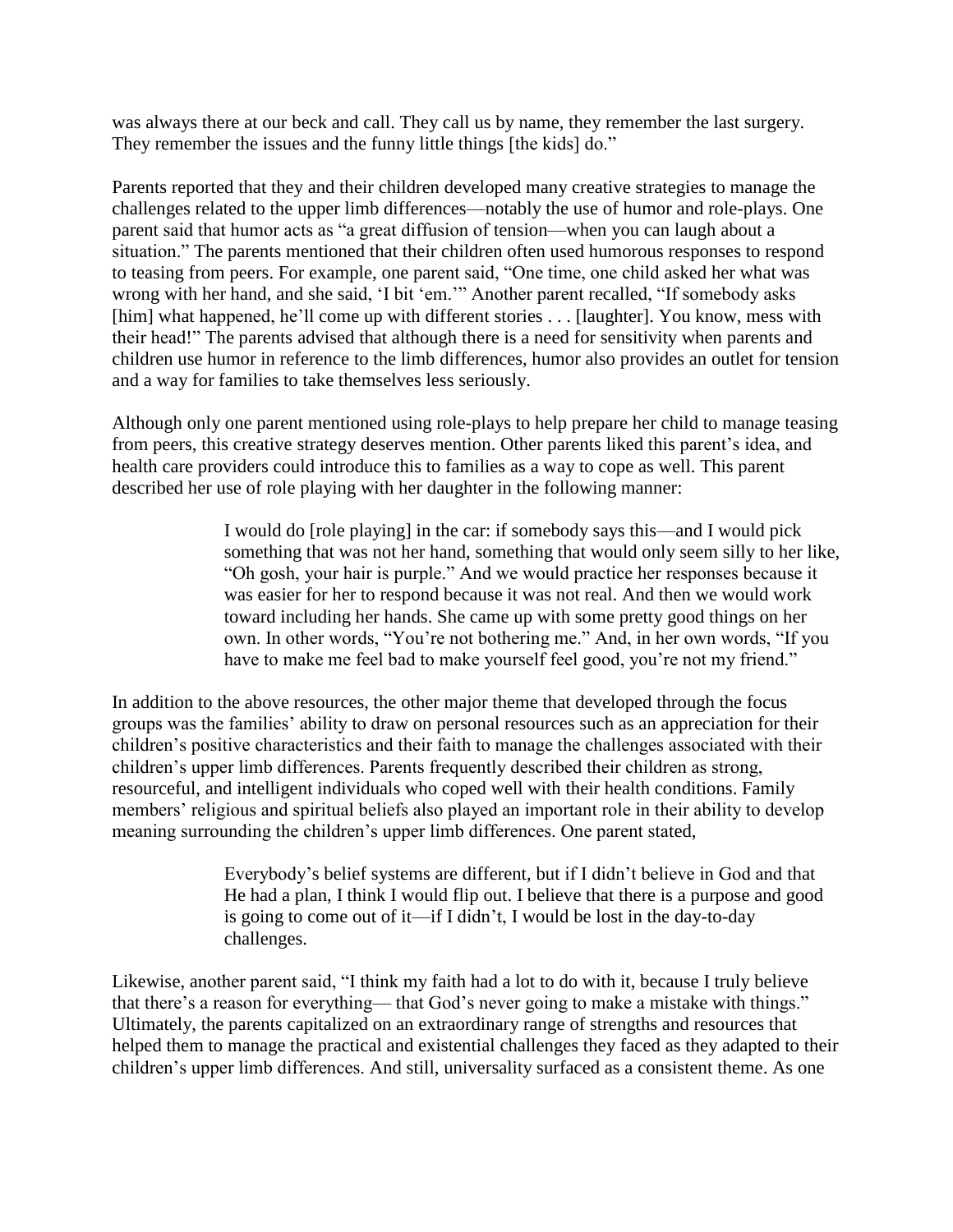parent summarized, "You get in that survival mode where you just do it. You put one foot in front of the other, and it wasn't what you planned, but, yet, in the big scheme it is so minor."

## **Challenges**

The challenges that parents faced included managing their own grief-related emotions and worries about their children, making informed medical decisions, fostering the child's development, and communicating with their children about their differences. The parents who participated in the focus groups reported a broad range of griefrelated emotions related to their children's upper limb differences, primarily related to an initial sense of a loss of "normalcy" for the children's lives. These emotions included anger, frustration, guilt, jealousy, and blame. One parent reported, "I guess, sometimes, I have thought to myself, like it's my fault." Other statements representative of these emotions include the following:

> How do I be sad? Close the door, and I cry. It's just the line we walk. We're grieving, but we want them to be able to feel like they can do anything.

I mean, I can't say, "I wish you had two hands, too" because that is saying, "I wish you were somebody else. . . . " Yeah, I wish she were normal. I wish that she could just go do cartwheel after cartwheel.

Another emotional response was worry, as reflected in the following statement: "I worried that she wouldn't make it through this or that, but my daughter's done great, I mean, we've had one instance that was terrible for me, personally, but I think I took it worse than she did."

Medical decisions presented another area in which these parents reported concerns. Parents reported that they struggled to make the "right" choice when faced with decisions about care for their child, particularly when they needed to decide whether to pursue certain surgical options. One parent who was considering such an option said, "We are debating whether or not to do the procedure. An obstacle in my head is, 'Is he going to blame us if we make what he sees as the wrong decision?' We want to make the right decision." Similarly, another parent who had faced similar decisions in the past stated,

> There was, "Do we take off a toe and add it to her hand? Does that mean then that not only does she have a hand anomaly, she has a foot anomaly?" But you just make the decision the best that you can given the information that you have, and you run with it.

Thus, medical decisions presented dilemmas as the parents struggled to balance the inconclusive information and advice available to them with the possible implications of their decisions for their children's futures.

Parents reported challenges related to how best to foster their children's emotional, social, physical, and adaptive development. Concerns surrounding physical limitations included the following: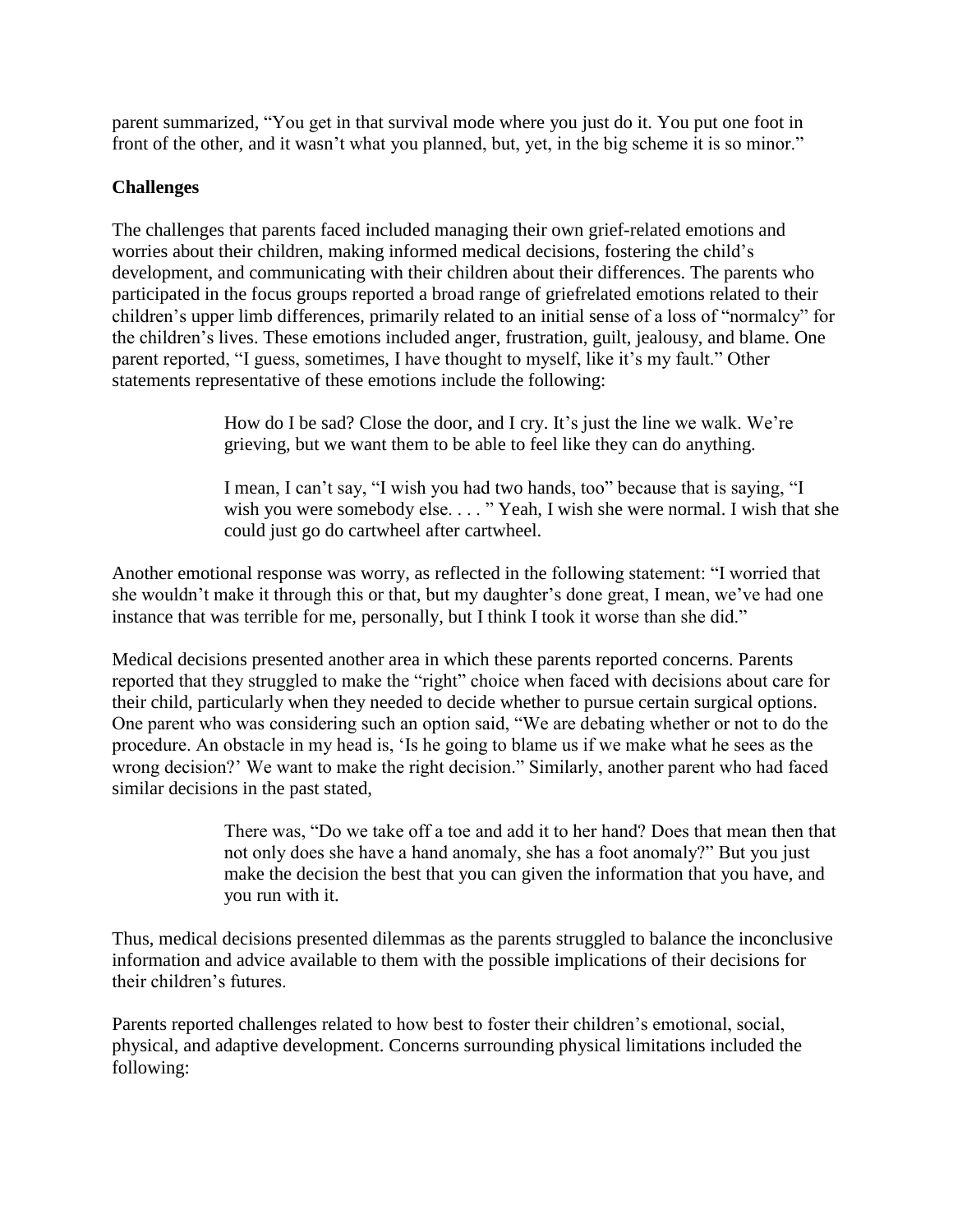I've started thinking, with him going to be 11, when he is old enough to drive how is he going to do that? You know, with his arms being able to reach the steering wheel, things like that. He *just* figured out how to ride a bike.

Another parent said,

You want him to succeed, and then sometimes it's hard to just let him try and do things. I find out most of the time, he can find out some way of doing it. But, that's sometimes tough because knowing where the line is as to what to let him do, what not to let him do.

Challenges in the area of social development included peer teasing and curiosity. Many parents worried that their children would be negatively affected by teasing about their limb differences, and parents actively worked to prevent and manage the negative effects of this likelihood. One parent used the following strategy to try to prevent her child from being teased:

> In kindergarten, our class was divided up into two [parent] groups to meet with the teacher beforehand. I just said, "Excuse me! My daughter doesn't have one of her hands. Your kids are probably going to be talking about it. I wanted to let you know she was born that way, it doesn't hurt, and you can tell your kids that she's fine"

Similarly, other parents indicated that new situations were the most likely contexts for teasing or peer curiosity. For example, one parent said,

> Baseball [season] is the worst time of year for us, because every night there are new people there that don't know, and they're all staring. So, I ask her, "Do you want to say something?" So, sometimes we've done it, sometimes we haven't.

A recurrent concern about physical and social development included parents' uncertainty about how they can maximize and promote their child's development of self-esteem in light of the challenges they face. Statements representative of this sentiment include the following:

For me, the biggest challenge is to be able to give them the tools that they need to just be selfconfident and independent. Just to help them to get to a point where they are comfortable with themselves.

You want so much for them to grow up realizing how loved and how normal they really are, despite their differences. Just trying to help her, you know make her way through those stages and, in the end, hoping that she is okay in her own skin.

In light of the above challenges, parents in this study reported that they sometimes found communication with their children about their upper limb differences difficult. Some parents felt uncertain when they answered their children's questions, as exemplified by the following statement: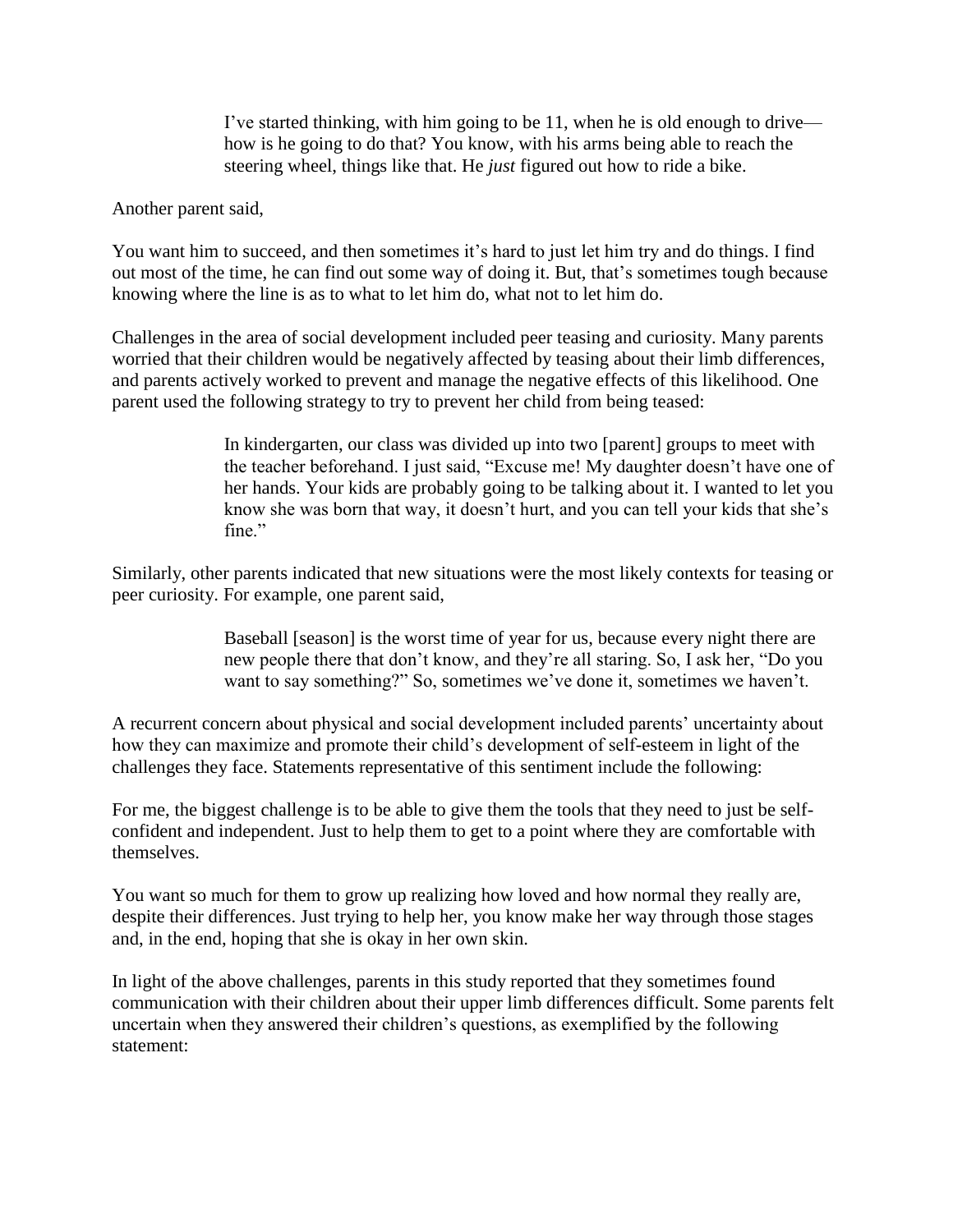As a parent, or as a loved one, you want to jump in there and give them an answer, but there is no answer, so sometimes you have to say, "Yeah, sometimes it does stink." Sometimes you have to be the lap that they cry in.

Other parents, like the one who provided the following quotation, struggle to balance giving information with providing encouragement: "I've been guilty of this. She'll say, 'Mommy, I don't want three fingers on this hand, I want five. Why can't I have a hand like everyone else?' I automatically go into positive mode and explanation mode."

Overall, the challenges faced by these families cross a number of systemic levels— individual development, physical health, family communication, and peer social relationships. These challenges encompass both practical challenges—such as how to help a child with an upper limb difference tie his or her shoe—and broader challenges to fostering children's physical, emotional, and social development.

## **Relationship Processes**

Families of children with upper limb differences interact with resources and challenges that influence the families' relationship processes indirectly and directly. However, because relationships function as both strengths and challenges, we delved further into the dynamics of relationship processes within the families. The themes that emerged from this discussion fall into three categories: the manner in which parents expressed emotions to their children, the way upper limb conditions affect family closeness, and how their family system incorporated relationships with other family members—including extended family and the child's siblings.

An influential effect on family relationships was the parents' processing of emotional responses—particularly the relationship between each parent and the child with the upper limb difference. Several parents reported that they experienced stronger emotional responses to the challenges their children faced than their children did. One parent said, "She fell down, and they were laughing at her, but she was like, 'So what.' She got up and kept running. It hurt me more than it hurt her." Many parents also shared concerns about how their personal responses to the limb difference could upset their children. At times, this altered the manner in which they interacted with their children. Two representative comments are as follows:

> Having done research online to see what the results of the surgery that my son will have—when I started looking at the pictures, I thought, "My goodness. He's gonna. . . ." It was the first time I'd seen that. I'm glad my reaction was just in front of a computer and not a live person. It wasn't out of disgust, it was shock.

> I don't share everything that I'm feeling—that sometimes I grieve the loss, or the inability to be able to do so. I don't have my complete pity party in front of her.

Most parents reported that their experiences and reactions to their children's upper limb differences helped bring their families closer together. One parent said, "If we don't work together as a team, we can't get anything done." Another parent declared, "I would say that our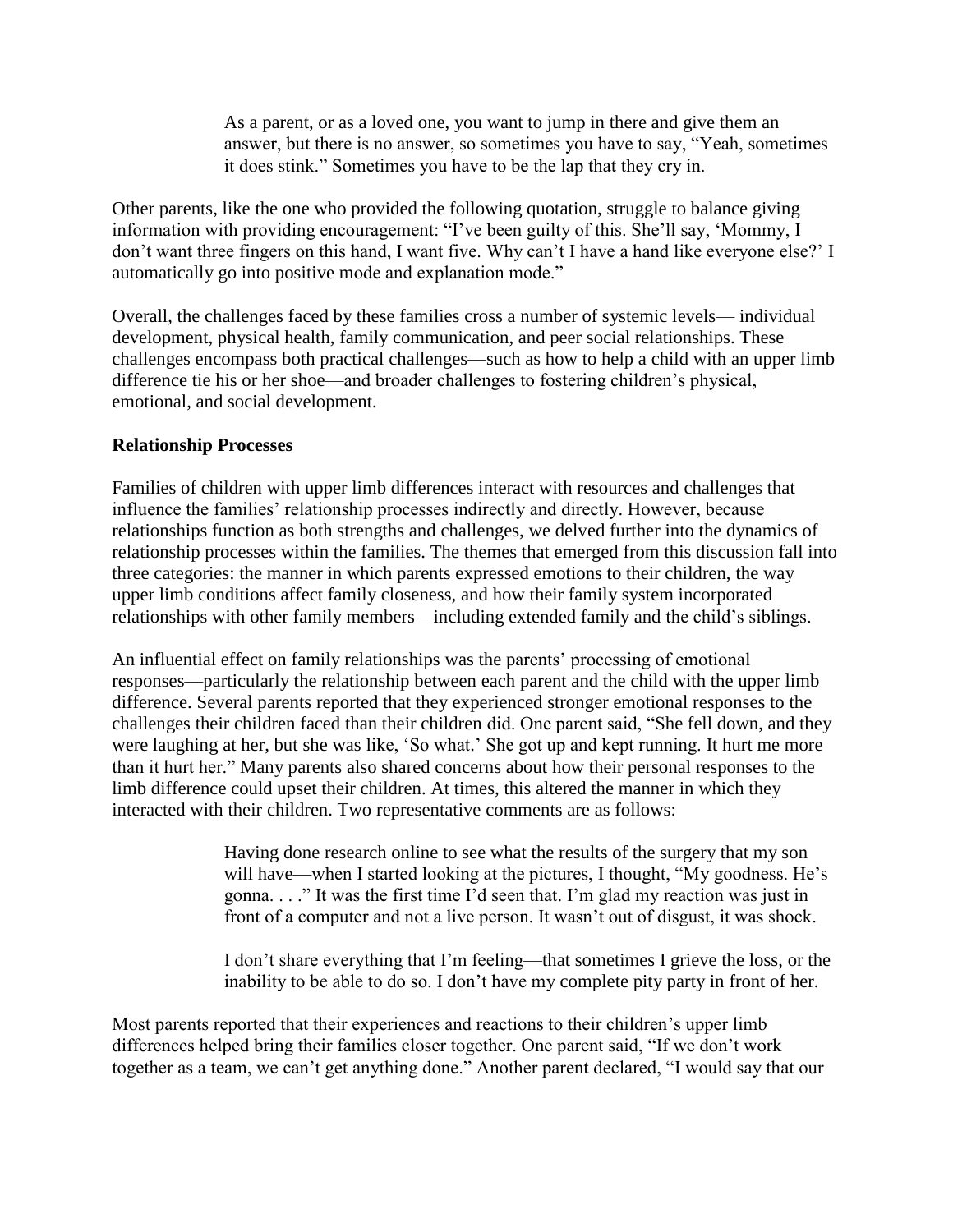marriage is stronger." One possible explanation for this increased closeness is that the families often viewed the children's limb differences as opportunities for increased communication. One parent said,

It could be a positive thing for your relationship because when [my child] will talk about, "Why am I different?" it gives us a good venue of putting it in a positive light. Not minimizing the challenges, but yet, how you can use them for good?

On the other hand, other parents mentioned that they became disconnected from their partners as a result of the numerous challenges they faced together. One mother said, "I think the most difficult thing for us is to find 'us time.'" Another parent described the following moment of revelation about the change in her relationship with her husband:

> I really did not think, as far as my husband, we went to a group [meeting for parents of children with upper limb differences]. I was asking questions, and I was just very matter-of-fact. I look over, and he's crying. And, it just hit me, that I've been so worried about how I'm dealing with the challenges and how [my child] is dealing with the challenges, I have blinders on because my husband. . . . And, I was kind of taken aback.

Finally, the parents also indicated that relationships with other family members— including extended family and siblings— were affected by the challenges they faced as they adjusted to their child's upper limb differences. The extended family issues cited included how to respond to family members' questions about the child's condition and how to cope with family members' searches for explanations. Siblings also reacted to the children's upper limb differences. Some of the children's siblings expressed curiosity about their brothers' or sisters' limb differences, as indicated by the following statement:

> My middle child came to me when no one was around. I took that as a sign she knew it bothered her sister, and she wanted to ask me away from her. I think it might affect her siblings, make them a little bit more sensitive to [the child with the limb difference].

Other parents expressed concerns about how the time and energy demands of managing a limb difference involve the child's siblings. One parent said, "My second daughter lives in the car. That's where she lives, that's where she eats. So, she has her own little challenge, getting schlepped around everywhere." Another parent commented:

> It was very hard on her sister. When she was born, her sister was 2. She was in intensive care for 10 days, I was away from home for 10 days. By the time I came back I wasn't. . . you're not the same person that left the 2-year-old at home.

#### **DISCUSSION**

The findings of this study must be considered within the context of its limitations. First, the sample used in this study was small. The purpose of focus group research is to generate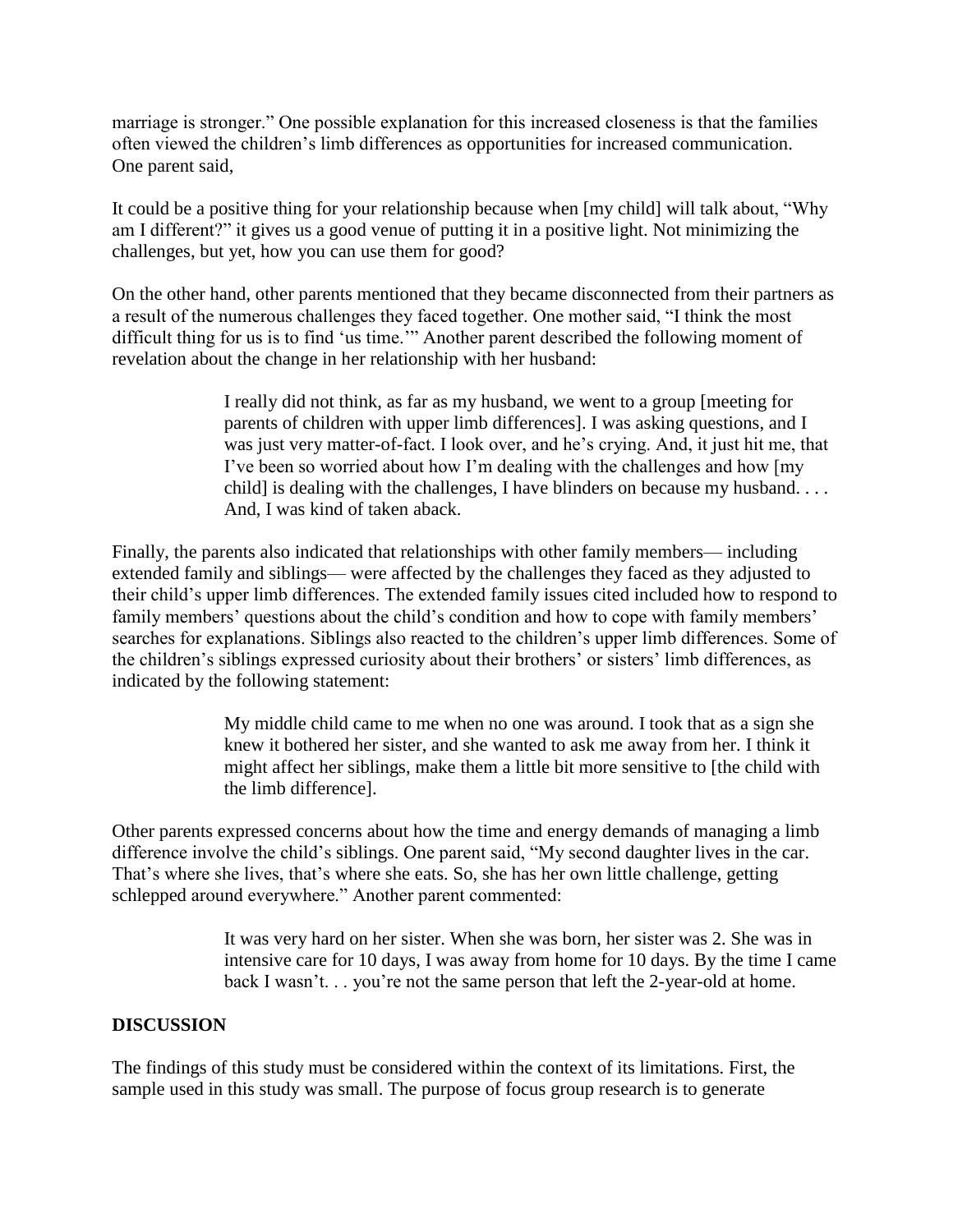qualitative information and explanations about the topic of the research; it is not to generate statistical inferences about the larger population (Piercy & Nickerson, 1996). Therefore, the findings of this study are exploratory, although they provide theoretical support for the concepts of family systems theory and the FAAR model. This focus group methodology was limited to just parents; therefore, the perspectives of the children and other relevant family members were not included. Another limitation was that the sample included individuals who participated in a single intervention. Because the camp intervention is free of charge for families, the families who attended the intervention represented a wide range of socioeconomic backgrounds (with family incomes ranging from less than \$15,000 to more than \$55,000 per year). However, this intervention provides support and information to families of children with congenital upper limb differences, and the families who participated in this study may demonstrate a greater number of strengths and resources compared with families who have never participated in such an intervention.

Additional limitations of focus group research include the interdependent nature of participant responses, the potential for moderators to bias the data through their behaviors during the session, and the inapplicability of traditional means of establishing validity (Piercy & Nickerson, 1996). For the present study, these potential limitations were addressed by ensuring that each participant had an opportunity to respond to each interview question, by using two moderators for each session—one lead moderator and a secondary moderator who observed the process and took notes, and by triangulating the data with a third rater.

## **Intersections of Family Strengths, Challenges, and Relationship Processes**

Although this article describes the participating families' strengths, challenges, and relationship processes as distinct categories, the findings of this study reveal that numerous intersections exist between these categories. For example, consider the family in which the parents practiced roleplay situations with their child to help the child develop confidence in managing peer teasing. This example demonstrates how the families use their strengths—creativity and open communication—to manage the challenges they face—peer teasing and figuring out how best to help the child develop positive self-esteem—thereby affecting the family relationships through increased dialogue and intrafamily social support.

In many ways, the families who participated in this study demonstrated the family systems theory principle that the whole family is affected by the experiences of one family member. The challenges associated with children's upper limb difference may affect family relationships in both positive and negative ways. At times, the families experienced greater opportunities for dialogue and conversations about the upper limb difference. Many families grew closer as they worked together to face the challenges associated with the upper limb difference. However, the demands placed on caregivers' time and energy also created the possibility that other relationships— such as a spousal relationship or relationships with children's siblings—would be negatively affected. Parents also experienced opportunities for growth as they grappled with expressing their emotional reactions to their children's conditions. Thus, families of children with upper limb differences are affected in many powerful ways by their experiences related to these conditions.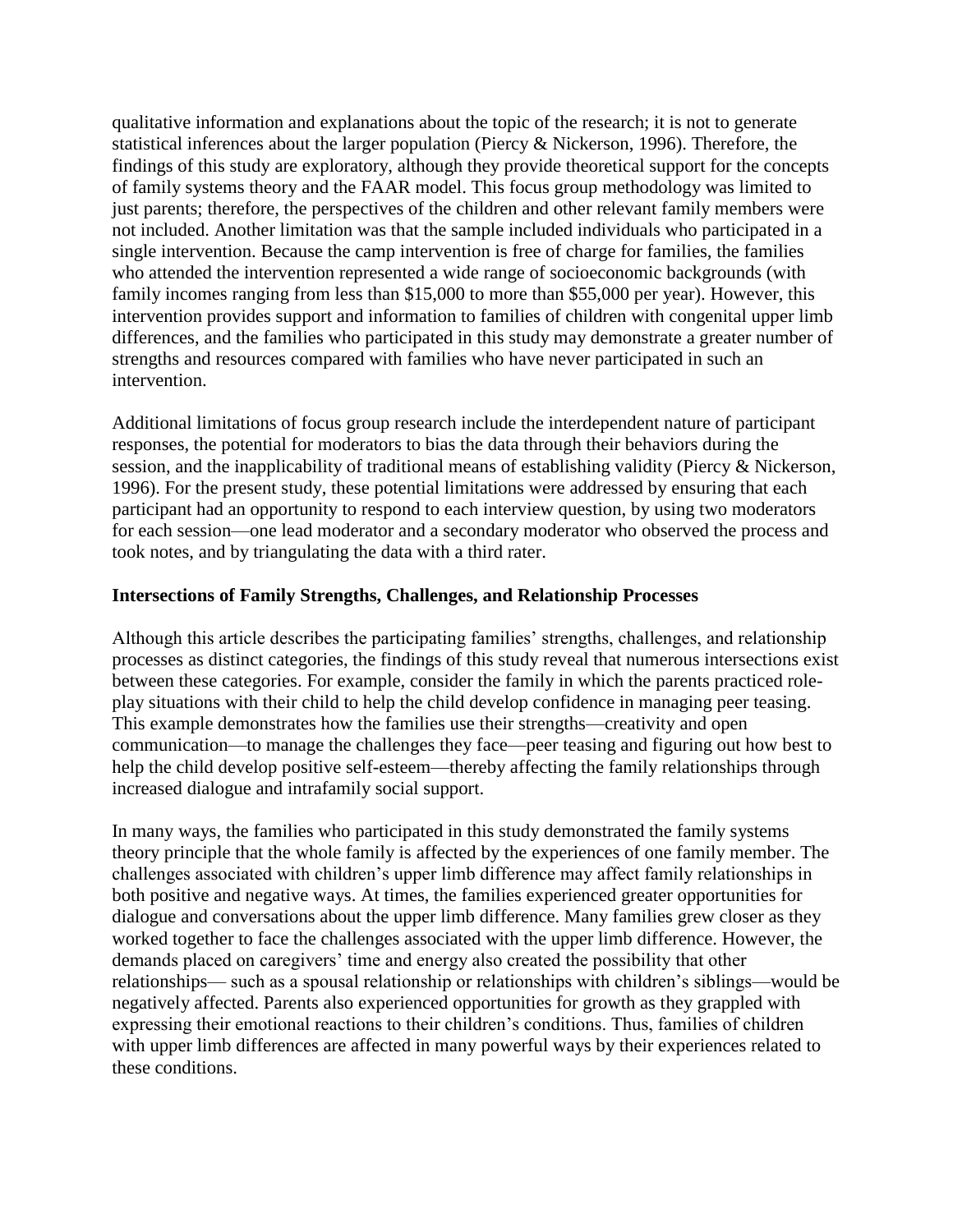Similarly, the findings of this study demonstrate that the same issues can present as strengths, challenges, or relationship processes within families of children with upper limb differences. This dynamic crosses multiple systemic levels. For the child's individual psychology, this dynamic may be seen through the child's positive or negative self-esteem, strong or weak problem-solving skills, and achievement of or failure to reach developmental tasks. At the familial level, issues related to communication, conflict resolution, emotional expression, time management, and extended family involvement can be sources of strength and challenges. Within the larger social context, both stressors and resources may be found in the areas of peer support, extended family relationships, and interactions with the health care system. Across all of these levels, family relationships are affected to the extent to which resources are mobilized and challenges are managed.

# **Implications for Theory, Practice, and Future Research**

The focus group interviews revealed themes surrounding how families cope with the physical, social, and emotional challenges associated with having a family member who has a congenital upper limb difference. In this section, we explore how these families' challenges, strengths, and relationship process might guide and influence family health theory, practice, and research.

## **Suggestions for Theory**

The findings of this study support the relevance of family systems theory and the FAAR model for studying families of children with upper limb differences. In accordance with family systems theory, the participating families' experiences demonstrate that one person's health condition affects other family members and family relationships. Some parents believed that the child's special time demands weakened other relationships, but others found that the difference only strengthened the family's closeness and offered unique opportunities for communication about difficult issues that all families face, such as peer acceptance and self-esteem.

The central importance of the family context suggests that a need exists for theoretical consideration of how challenges, resources, and strengths might operate within developmental frameworks (i.e., the family life cycle; Carter & McGoldrick, 1999) and how family members' experiences vary across life cycle stages. Because this study focused primarily on parental perceptions, additional studies might probe further into how the presence of a child with a limb difference specifically affects sibling relationships. The families who participated in this study demonstrated a wide range of coping resources and strengths in response to challenges and demands. They showed their capability to both develop new resources (e.g., information seeking and networking with similar families) and use existing ones (e.g., faith, family, and friends). This creative problem solving is in line with the FAAR model's emphasis on the value of coping resources. Future theoretical considerations might incorporate ideas about maximizing the factors that affect the extent to which families recognize these strengths and empower themselves to get the support they need.

Consistent with the literature about the challenges and coping methods of families with children with chronic health conditions, the focus group families felt challenged by time management, developmental transitions, and grief surrounding the loss of a "normal" childhood. They also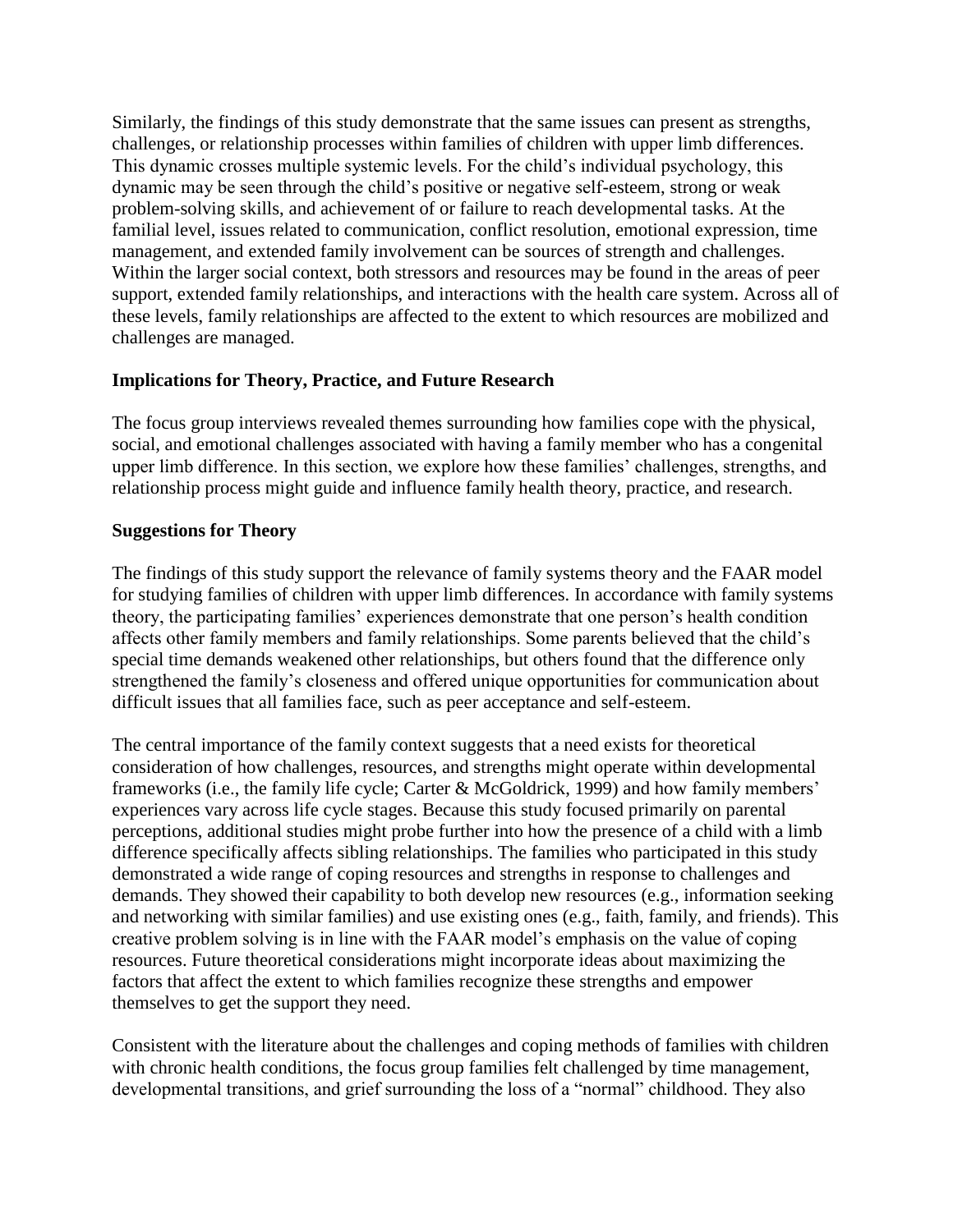used similar resources to manage these challenges. Further theoretical refinement should address how service providers can adjust their approaches relative to the family context and the specific features of the chronic condition. New directions might include theories that address how congenital upper limb differences influence families according to the gender of the affected child or family income or how physical, congenital problems compare with less visible chronic conditions.

## **Suggestions for Practice**

Our findings suggest that families adapt ideas and strategies to suit their distinctive needs and personalities. Practitioners can encourage and support families to develop and use coping strategies that are creative, meaningful, and effective for them, for example, the role-play strategy used by one family. Also, some parents encourage children to make a presentation to educate classmates on the first day of school, and others simply support children as situations arise. Providers might consider how to validate and incorporate families' religious and spiritual beliefs into their services because these often serve as powerful coping resources that contribute to better compliance with health care treatment.

Parents frequently cited health care providers as valuable sources of support and encouragement. Practitioners influence the ease of families' navigation of health care systems, and providers help families when they acknowledge the time, emotional, and financial costs of treatment. Enable families to manage these factors by allowing for payment plan options, minimizing waiting times, and cultivating a nurturing environment.

Finally, practitioners should consider the importance of the language they use and the areas of assessment on which they focus when working with families of children with upper limb differences. The families who attended this intervention prefer the term *upper limb difference* as a more positive descriptor than terms such *as defect, deformity*, or *abnormality*. These latter terms are more pejorative in nature and carry the implication that there is something inherently wrong with the child. We recommend that practitioners use the term *difference* instead of any of these latter terms.

The broad range of challenges faced and resources used by the families in this study indicate the importance of assessing the children's and their families' functioning across many dimensions. Practitioners should assess the child's academic, social, and emotional functioning in addition to assessments of physical functioning. The findings of this study suggest that assessment of the families of children with upper limb differences should include their immediate and extended family relationships, the well-being of the children's siblings, the social support the family receives from friends and organizational affiliations, their financial resources, and the extent to which family members are knowledgeable about upper limb differences and their medical treatment. Thorough assessment of these families will help to identify potential needs and areas of support as they face challenges associated with the upper limb difference.

#### **Suggestions for Future Research**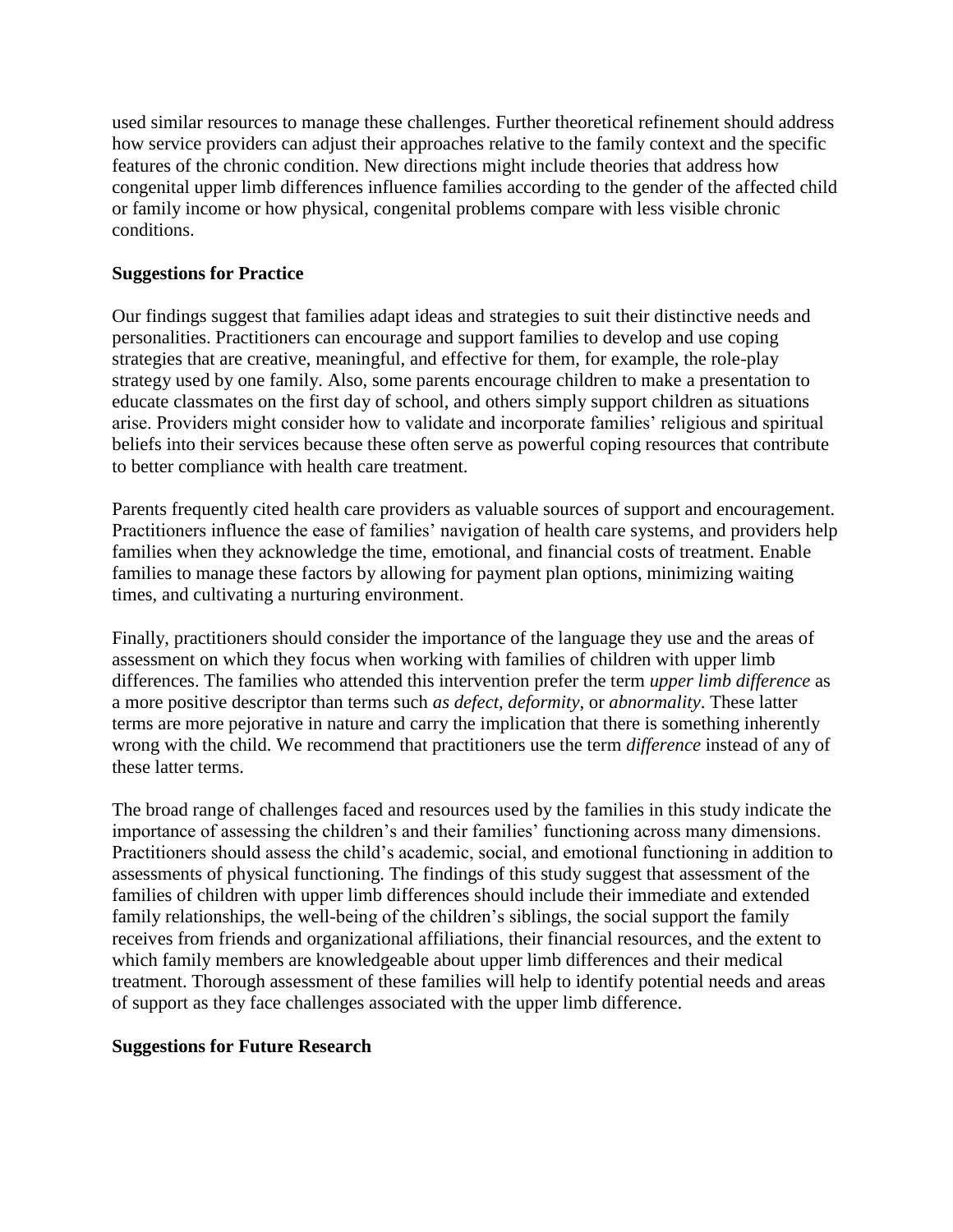Future research can expand on the findings of this exploratory study in a number of ways. Focus groups and surveys gain generalizability when larger, more geographically diverse participant samples are available. Alternatively, more specific comparison of different types of conditions (e.g., minor to severe, number of surgeries required, congenital vs. acquired conditions) will allow practitioners to customize services to the needs of subpopulations. Additional research is needed to examine the similarities and differences between the families of children with upper limb differences and children with lower extremity differences. Researchers might also consider different types of family forms (e.g., adoptive, single parent, gay or lesbian domestic partners, only child or multiple children, or grandparents raising grandchildren) and their relation to family coping strategies.

To enhance quality and continuity of care, researchers might examine the various resources mentioned and how they are helpful to families. For example, what particular qualities of family, faith, and health care professional resources are most meaningful? How do families access and use these resources most effectively? Answers to these questions could be complemented by surveys of health care providers who work with these families. Provider surveys and interviews would illuminate the extent to which providers recognize and address the strengths and challenges faced by the families of children with upper limb differences or other chronic conditions. Finally, researchers should conduct outcome studies to examine the efficacy and effectiveness of various service models when working with this population. With this knowledge, providers will have the tools to formulate and improve services to boost service accessibility and effectiveness.

#### **REFERENCES**

- American Society for Surgery of the Hand. (2006). *Congenital differences of the upper extremity.* Retrieved June 21, 2006, from [http://www.assh.org](http://www.assh.org/)
- Cadman, D., Rosenbaum, P., Boyle, M., & Offord, D. R. (1991). Children with chronic illness: Family and parent demographic characteristics and psychosocial adjustment. *Pediatrics, 87,* 884–889.
- Carter, B., & McGoldrick, M. (1999). *The expanded family life cycle* (3rd ed.). Boston: Allyn & Bacon.
- Garwick, A. W., Kohrman, C. H., Titus, J. C., Wolman, C., & Blum, R. W. (1999). Variations in families' explanations of childhood chronic conditions: A cross-cultural perspective. In H. I. McCubbin, E. A. Thompson, A. I. Thompson, & J. A. Futrell (Eds.), *The dynamics of resilient families* (pp. 165–202). Thousand Oaks, CA: Sage Publications.
- Guttman, H. A. (1991). Systems theory, cybernetics, and epistemology. In A. S. Gurman & D. P. Kniskern (Eds.), *Handbook of family therapy* (Vol. 2, pp. 41–61). New York: Brunner/Mazel.
- Heiman, T. (2002). Parents of children with disabilities: Resilience, coping, and future expectations. *Journal of Developmental and Physical Disabilities, 14,* 159–171.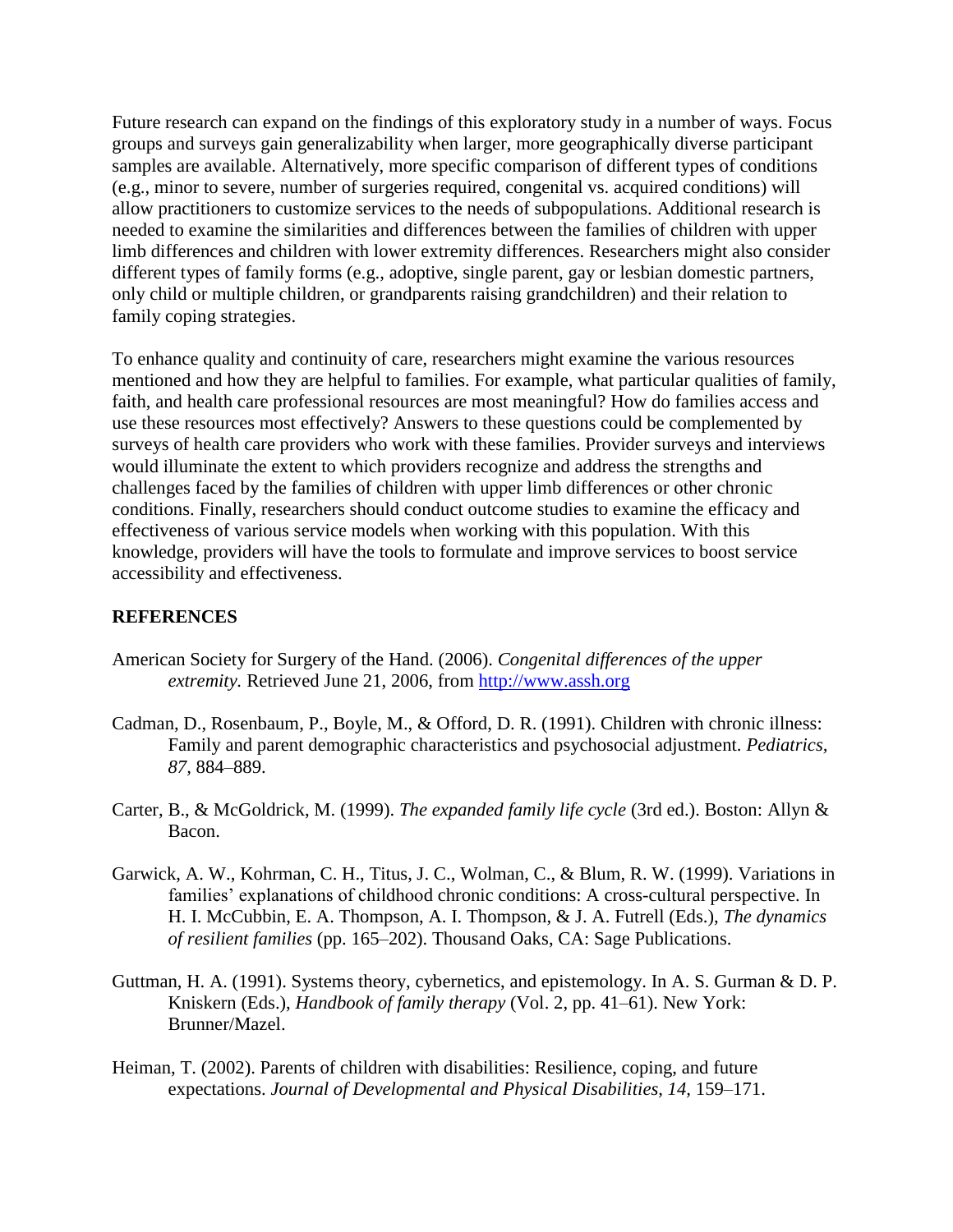- Joachim, G., & Acorn, S. (2000). Stigma of visible and invisible chronic conditions. *Journal of Advanced Nursing, 32,* 243–248.
- Lombard, M., Snyder-Duch, J., & Campanella Bracken, C. (2005). *Practical resources for assessing and reporting intercoder reliability in content analysis research projects.*  Retrieved April 26, 2006, from<http://www.temple.edu/sct/mmc/reliability/>
- Longoria, L., & Marini, I. (2006). Perceptions of children's attitudes towards peers with a severe physical disability. *Journal of Rehabilitation, 72,* 19–25.
- McCubbin, H. I., Thompson, A. I., & McCubbin, M. A. (2001). *Family measures: Stress, coping, and resiliency.* Honolulu: Kamehameha Schools.
- McDaniel, S. H., Hepworth, J., & Doherty, W. J. (1992). *Medical family therapy: A biopsychosocial approach to families with health problems.* New York: Basic Books.
- Murray, C. E. & Graybeal, J. D. (2006). *Correlation analysis of coping resources among families of children with congenital upper limb differences.* Manuscript submitted for publication.
- Nichols, M. P., & Schwartz, R. C. (2004). *Family therapy: Concepts and methods* (6th ed.). Boston: Allyn & Bacon*.*
- Patterson, J. M. (1988). Families experiencing stress. *Family Systems Medicine, 6,* 202–237.
- Patterson, J. M., & McCubbin, H. I. (1983). Chronic illness: Family stress and coping. In C. R. Figley & H. I. McCubbin (Eds.), *Stress and the family: Volume 2. Coping with catastrophe* (pp. 21–36). New York: Brunner/Mazel.
- Piercy, F. P., & Nickerson, V. (1996). Focus groups in family therapy research. In D. H. Sprenkle & S. M. Moon (Eds.), *Research methods in family therapy* (pp. 173–185). New York: Guilford Press.
- Rolland, J. S. (1999). Chronic illness and the family life cycle. In B. Carter & M. McGoldrick (Eds.), *The expanded family life cycle: Individual, family and social perspectives* (3rd ed., pp. 492–511). Boston: Allyn & Bacon.
- Sallfors, C., & Hallberg, L. R.-M. (2003). A parental perspective on living with a chronically ill child: A qualitative study. *Families, Systems & Health, 21,* 193–204.
- Stein, R. (1983). Growing up with a physical difference. *Children's Health Care, 12,* 53–61.
- Stemler, S. (2001). An overview of content analysis. *Practical Assessment, Research, & Evaluation, 7,* Article 17. Retrieved April 26, 2006, from [http://PAREonline.net/getvn.asp?v\\_7&n\\_17](http://pareonline.net/getvn.asp?v_7&n_17)